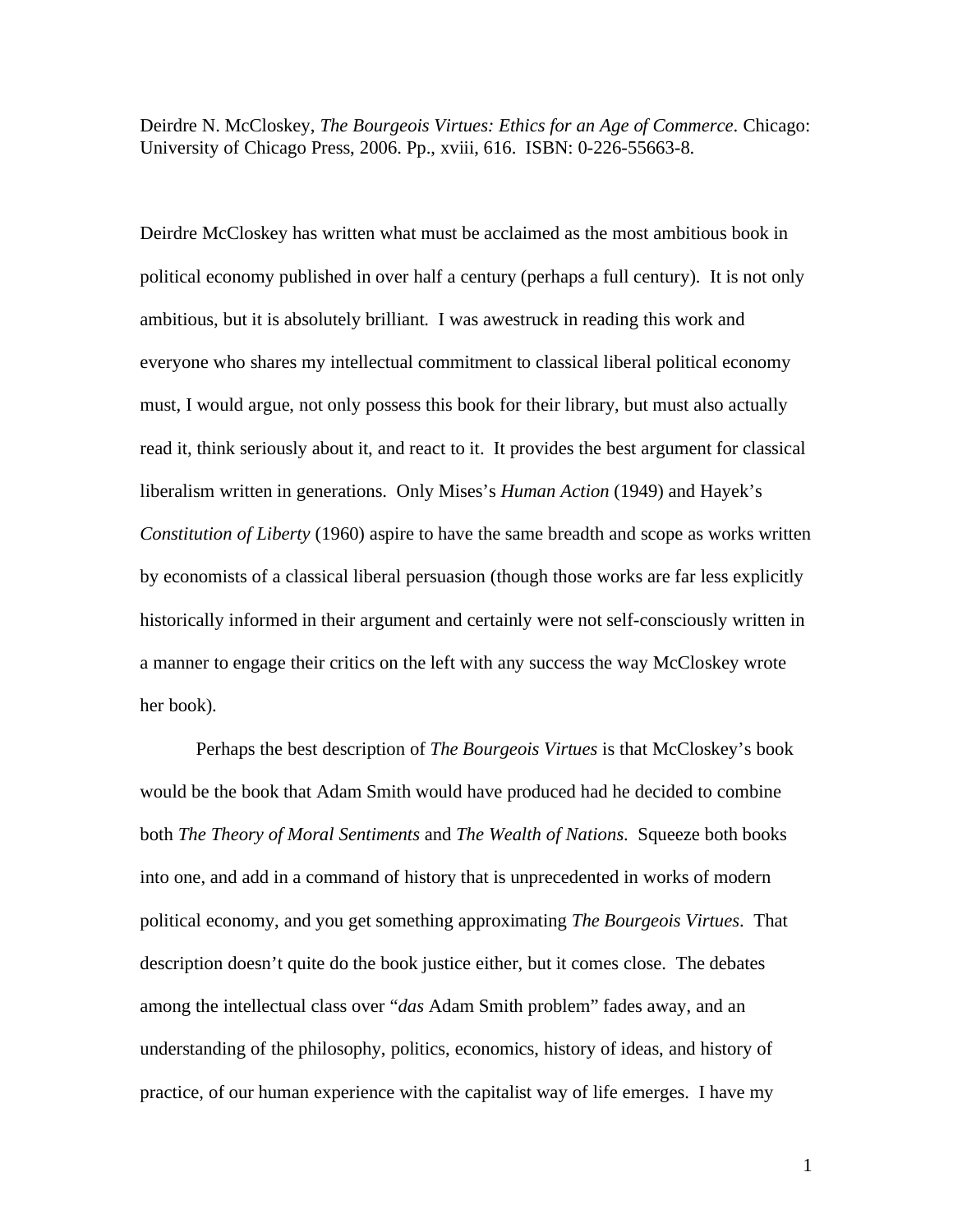quibbles with the book, but I want to stress my ultimate judgment of the greatness of McCloskey's *The Bourgeois Virtues* as clearly and as forcefully as I can.

 Alternative reviews will emphasis the length of the work (it is long – and getting longer as there are 3 additional volumes to complete the set), the chatty language (yes the book is written in a casual rhetorical manner that defies the tedious boredom associated with most academic texts), and the "loose and baggy" style of argument (and yes McCloskey embraces a sort of postmodernist philosophical turn in inquiry that permeates this text, but not a "anything goes" mentality that most critics of postmodernism believe the position to entail). But what the different reviewers miss (I confess I have only seen two – one in the *New York Times* and another in the *Times Literary Supplement*) is the ambition, intellectual sweep, and ultimately the importance of the argument offered in *The Bourgeois Virtues*.

McCloskey's book is long because she is wrestling with a demon that has haunted Western intellectual culture for close to 200 years. This is a demon that has distorted philosophical argument and historical understanding on both the left and right of the political-economic spectrum and thus must be defeated. The exorcism of a 200 plus year demon takes time.

McCloskey's book is "chatty" because she wants her book to be readable across all the intellectual disciplines and among all members of the "clerisy" – from philosophers to preachers, from new left activists to the newspaper editors, from ecological warriors to her fellow economists. How can you find a language to communicate across such a wide span of those who read and think about capitalism and the modern market economy? Well, write the book in plain language and write in a way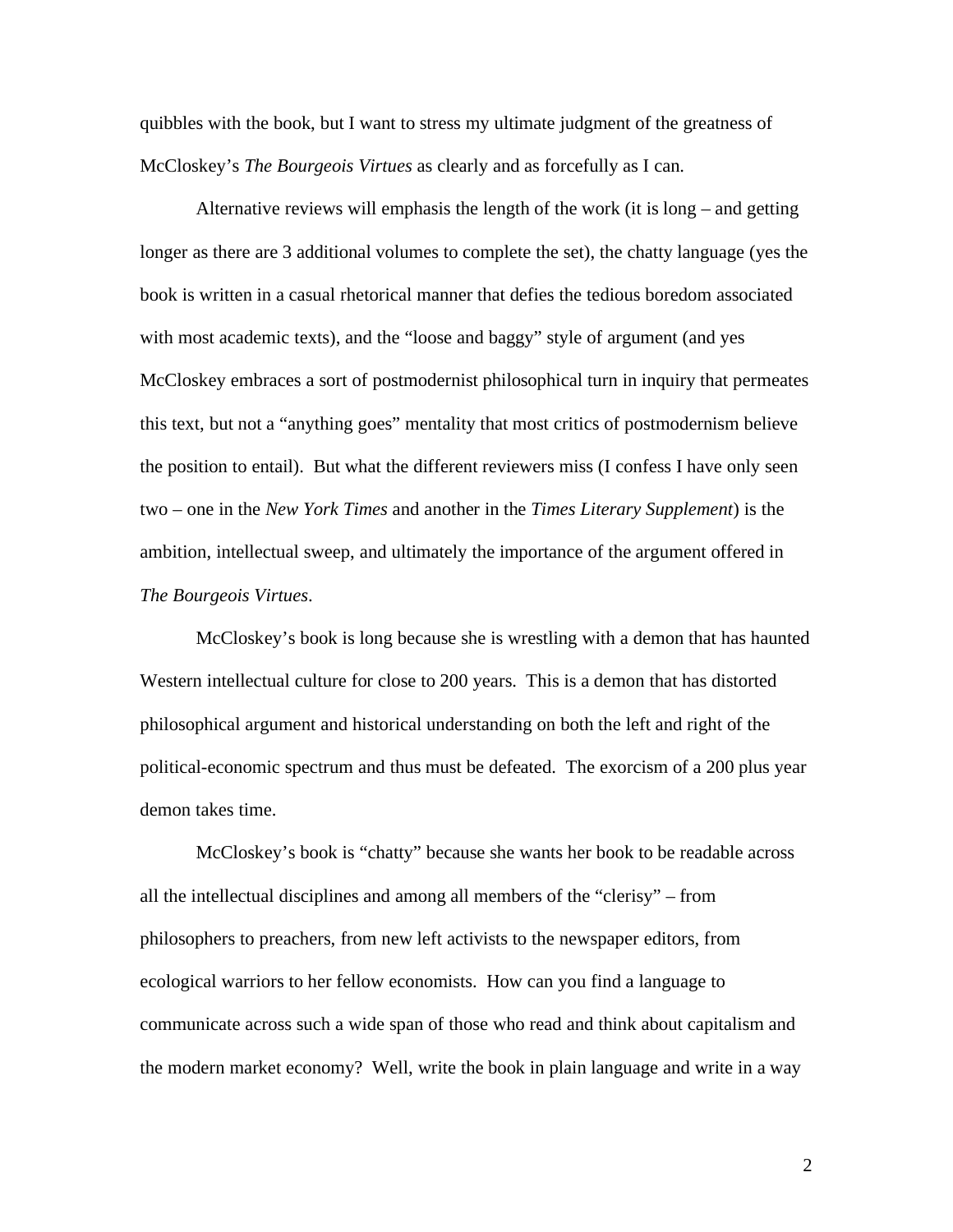that engages readers and doesn't bore them. McCloskey, among all those currently practicing economics, has this skill to write sensible economics in plain language.

And finally, McCloskey's style of argument is "baggy" because the subject matter of the ethical foundations of commercial activity, and how commerce can re-enforce and refine that ethical behavior, does not lend itself to the analytic philosophical approach of definition and deduction. As McCloskey puts it at the beginning of her book: "We can't do with philosophical definition a job that needs to be done with factual inquiry. Better stay baggy." (p. 3) Later in the book (pp. 359-360), McCloskey argues that living an ethical life is a pragmatic endeavor full of tensions, contradictions and balancing acts. Logical consistency may be a professor's criterion, but it is not a reasonable standard for assessing the ethical dilemmas that are all too common in our varied experiences of living a meaningful life. She is trying to understand those dilemmas and those varied experiences as they manifest themselves in our commercial interactions.

 McCloskey's work is one of a comparative historical narrative on capitalism. As she says: "The claim here is that modern capitalism does not need to be offset to be good. Capitalism can on the contrary be virtuous. In a fallen world the bourgeois life is not perfect. But it's better than any available alternative." (p. 1) The next 508 pages of text provide the reader with a variety of good reasons (arguments and evidence) to believe this comparative claim of McCloskey. We are treated to historical comparisons over time to defeat claims about the ethical superiority of the way of life of our ancestors, and empirical comparisons of the ethical environment between political-economic environments in the  $20<sup>th</sup>$  century. All of this comparative historical narrative is directed at addressing the claims made by the critics of market economies over the past 200 years.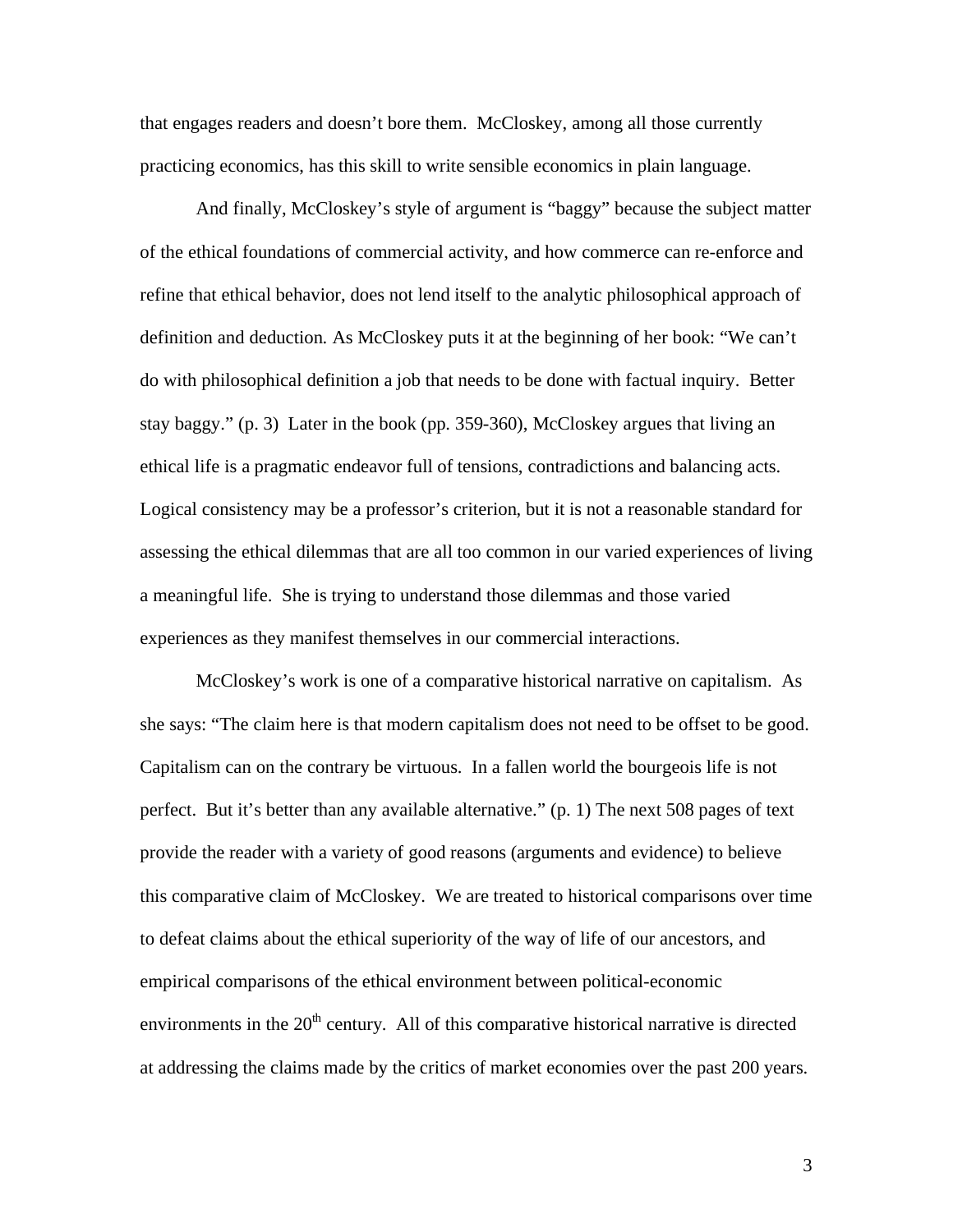The critique of the market way of life, McCloskey argues, emerged from German Romanticism, while the defense of the market society belongs in the tradition of the Scottish Enlightenment. Unfortunately, in her quest to bring sound economic reasoning and a thorough historical rendering of our economic past to make sense of the ethical dimension of capitalist existence, McCloskey cannot find many allies in her professional brethren in economics. Those who sit in the seat of Adam Smith are actually quite small in number in the economics profession today --- though it must be admitted that things are getting better on this front rather than worse.

Instead of finding allies in her fellow Chicago economists, McCloskey has to hark back to an economics of the classical period that treated economic actors as if they were also human actors embedded as they are in families and communities, and then update the classic model with what we have learned about choice on the margin, exchange relations, and institutional analysis over the past century of professionalization of economics. This puts McCloskey in the strange position of intellectual brokering between various heterodox schools in economics, neoclassical economics, and classical political economy. She has to kill the excesses of Max U, but not lose all that has been learned (sometimes in spite of our Max U model) with modern economics. Truck, barter, and exchange for the sake of profit are very much a major part of McCloskey's narrative. In process, she gives us "good reasons" to believe why this sort of human activity should not be judged as depraved. Countries, she argues, where dealing rather than stealing dominate have been able to experience unimagined material progress while those that allowed stealing to dominate social interactions have lagged behind in poverty. Capitalism producers longer and richer lives and it can (and has) produced political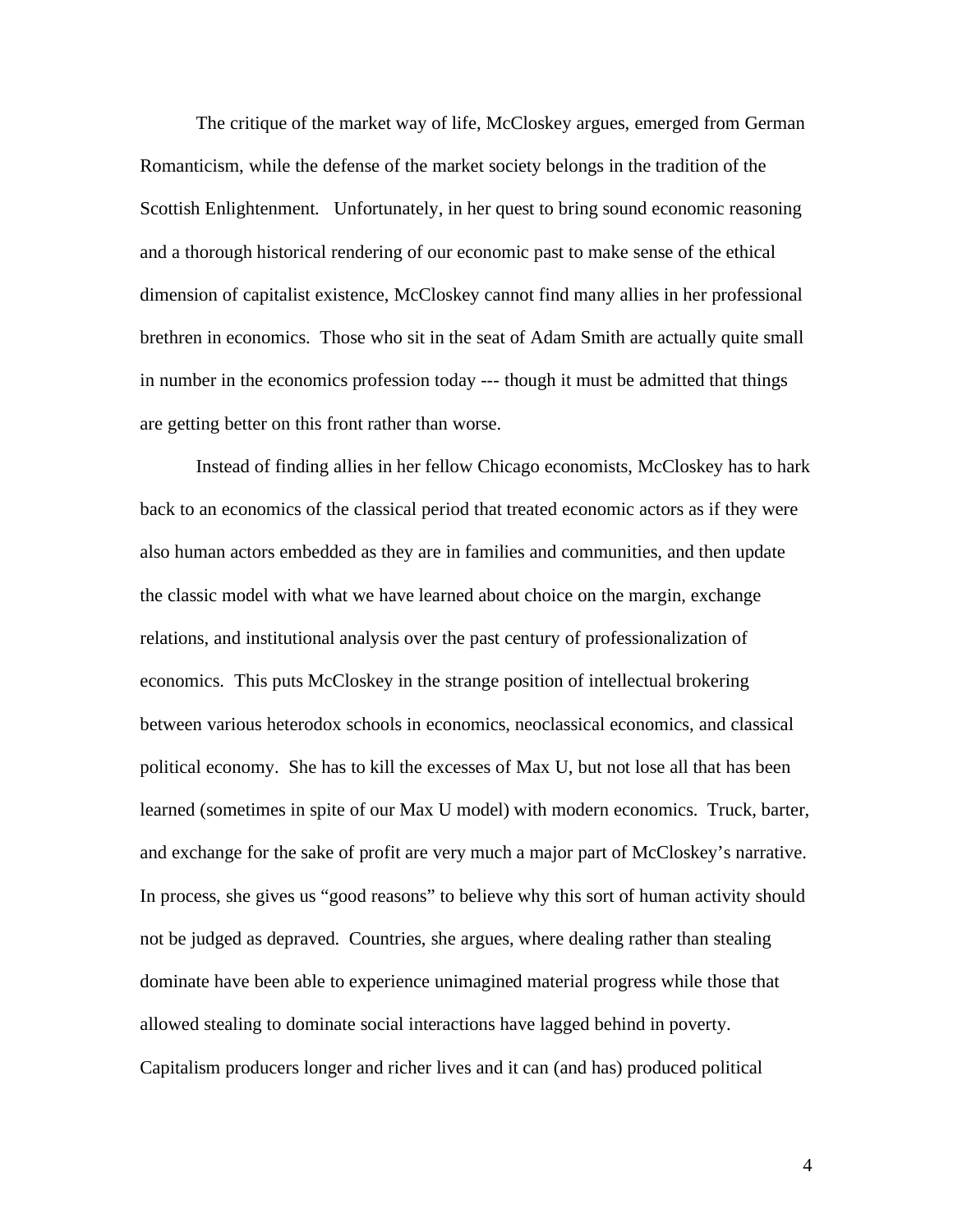freedom and artistic creativity. The anti-bourgeois produced the nightmares of Stalin and Mao.

 McCloskey is not content to let the case for capitalism rest on material progress alone. The case is very clear that capitalism does a better job of producing output and satisfying a variety of consumer demands. But McCloskey wants to address our spiritual state of affairs. The King James Bible put this dilemma as follows: "For what is a man profited, if he shall gain the whole world, and lose his own soul." Material progress is one thing, but spiritual growth is quite another.

 McCloskey goes to great pains to argue, and to provide evidence, that not only do we live longer and richer lives because of capitalism -- ones that are filled with a variety of goods and services that would have been undreamed of by our ancestors -- but we also live ones that are more abundantly filled with a sense of love for our neighbor, largely free from day to day threats of violence of others in our communities, and imbued with the sacred in the form of a variety of religious experience. Capitalism doesn't impoverish our souls, McCloskey insists, it improves them.

 It does so because behavior within a market society reflects a balancing act of the seven virtues: hope, faith, love, justice, courage, temperance, and prudence. Economics went wrong as a discipline by pursuing a Prudence Only approach to understanding social order. But as a multitude of evidence from economic history shows, prudence alone does not explain how businessmen actually interact with one another and their customers. Honesty, the keeping of promises, and building a reputation for high quality products are the way to success in the free market system, not cheating, reneging on your word and producing shoddy products. The possession of the reputation for good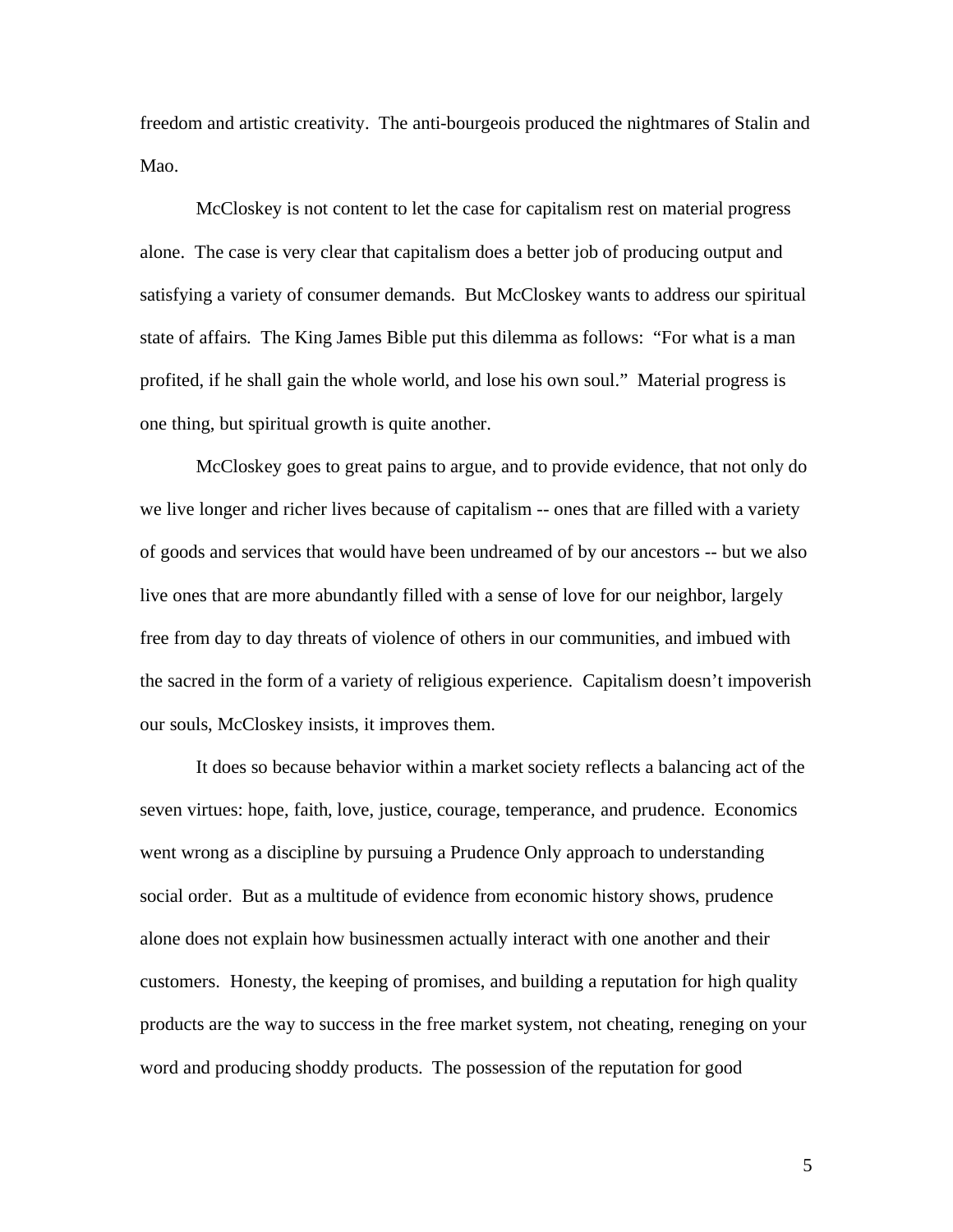character and integrity are perhaps the most important assets any businessman may have.

(see p. 349-350) The extent of solidarity in markets is completely missed in the prudence only paradigm of Max U neoclassical economics.

 The *doux* commerce thesis, associated with Voltaire and Montesquieu, is restated and updated by McCloskey with great effect. As McCloskey argues:

In other words, it's not the case that market capitalism requires or generates loveless people. More like the contrary. Markets and even the much-maligned corporations encourage friendships wider and deeper than the atomism of a full-blow socialist regime or the claustrophobic, murderous atmosphere of a "traditional" village. Modern capitalist life is love-saturated. Olden life was not loving; communitarian life was not; and actually existing socialist life decidedly was not. No one dependent on a distant god such as Gosplan or Tradition can feel safe. Paradoxically, a market linked so obviously to our individual projects make us safer and more loving. (p. 138)

 When McCloskey argues that it is the spread of market exchange that led to the development of benevolent bonds between men (e.g., p. 157), she is repeating and updating an argument that is at the core of the social theory of Mises and Hayek. Hayek often reminded his readers that the Greek term catallaxy, which he used to discuss the market order, also had the meaning of bringing a stranger into friendship. And Mises devoted a chapter of *Human Action* to the foundation of human solidarity in the division of labor. As Mises put it: "Within the frame of social cooperation there can emerge between members of society feelings of sympathy and friendship and a sense of belonging together. These feelings are the source of man's most delightful and most sublime experiences. They are the most precious adornment of life; they lift the animal species man to the heights of a really human existence. However, they are not, as some have asserted, the agents that have brought about social relations. They are fruits of social cooperation." (1949, p. 144)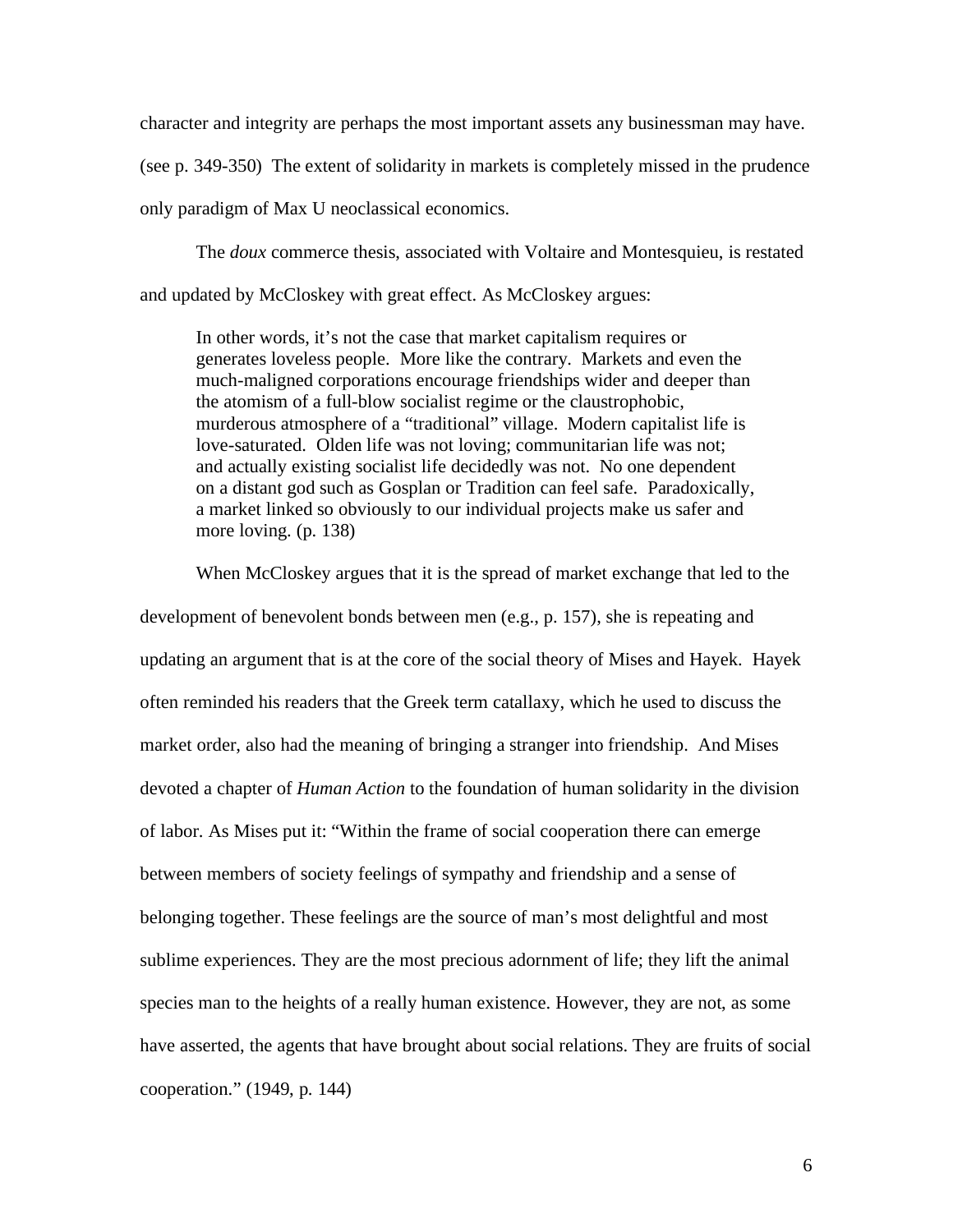As McCloskey argues (again in comparative historical terms) in the times governed by the ancient virtues of honor and warrior courage, we make friends in order to protect ourselves from assault, while in a regime of bourgeois virtues we put trust in strangers and bring them into the extended order of the division of labor from which we benefit. Trust and friendship are both the foundation of the market economy, and the byproduct of the expansion of the market economy. It is a wonderful virtuous cycle. Nobody has stated this thesis as clearly and as historically informed as McCloskey has in *The Bourgeois Virtues*.

 Private property and unfettered exchange does not produce heaven on earth, but "for allocating scarce goods and especially for making more of them, well … it is the worst system, except for all those others that have been tried from time to time." (McCloskey, p. 480) And its ethical effects, she argues, are by no means bad either. Profits don't kill caring. Possession doesn't eliminate solidarity. Economic competition produces social cooperation, and it is the mystery of social cooperation under the division of labor that sparked the intellectual attention of David Hume and Adam Smith, of J. B. Say and Frederic Bastiat, of Ludwig von Mises and F. A. Hayek. And it is obvious that Deirdre McCloskey cares passionately about this argument, and wants to use all of her considerable talents as an economist, historian, and writer to communicate to the "clerisy" on left and right the civilized (and civilizing) experience of the capitalist life.

*The Bourgeois Virtues: Ethics for an Age of Commerce* is an absolutely brilliant effort. It is long, it is chatty, and it is baggy. But McCloskey is also tackling two centuries of critique and self-loathing, she is talking across the entire spectrum of disciplines in the humanities and social sciences, and she is tackling an interactionist